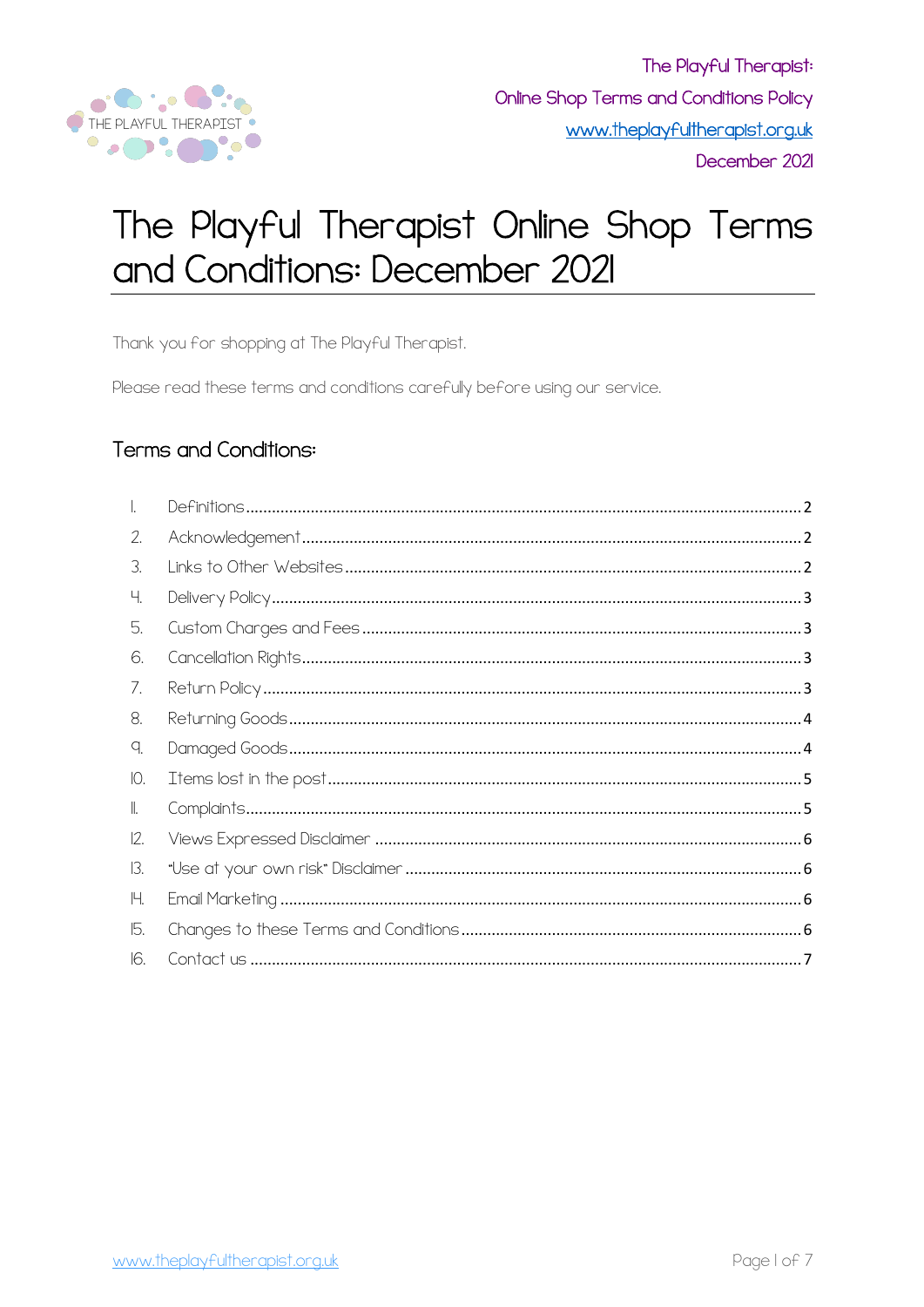

#### 1. Definitions

The following definitions shall have the same meaning regardless of whether they appear in singular or plural

For the purposes of this policy:

- You means the individual accessing or using this service, or the company or other legal entity on behalf of which such individual is accessing or using the service, as applicable
- Company (referred to as either "The Company", "We", "Us" or "Our" in this agreement) refers to The Playful Therapist
- Service refers to the Website, online shop or social media accounts used to sell our products
- Website refers to The Playful Therapist, accessible from: www.theplayfultherapist.org.uk
- Goods refer to the items offered for sale or the service
- Orders means a request by you to purchase goods from us
- Terms and Conditions (also referred as "Terms") means these Terms and Conditions that form the agreement between you and the Company regarding the use of the service

#### 2. Acknowledgement

These are the Terms and Conditions governing the use of this service and the agreement that operates between you and The Playful Therapist. These Terms and Conditions set out the rights and obligations of all users regarding the use of the service.

By accessing or using our service you agree to be bound by these Terms and Conditions. If you disagree with any part of these terms and conditions, then you may choose to not access the service.

Your access to and use of the service is also conditioned on your acceptance of and compliance with the Privacy Policy of The Playful Therapist. Please read our Privacy Policy carefully before using our service

#### 3. Links to Other Websites

www.theplayfultherapist.org.uk may contain links to third-party websites or services that are not owned or controlled by The Playful Therapist.

The Playful Therapist has no control over, and assumes no responsibility for, the content, privacy policies or practice of any third-party website or service. The Playful Therapist shall not be responsible or liable, directly or indirectly, for any damage or loss caused or alleged to be caused in connection with the use of or reliance on any such content, goods, advice, or services available on or through any such websites or services.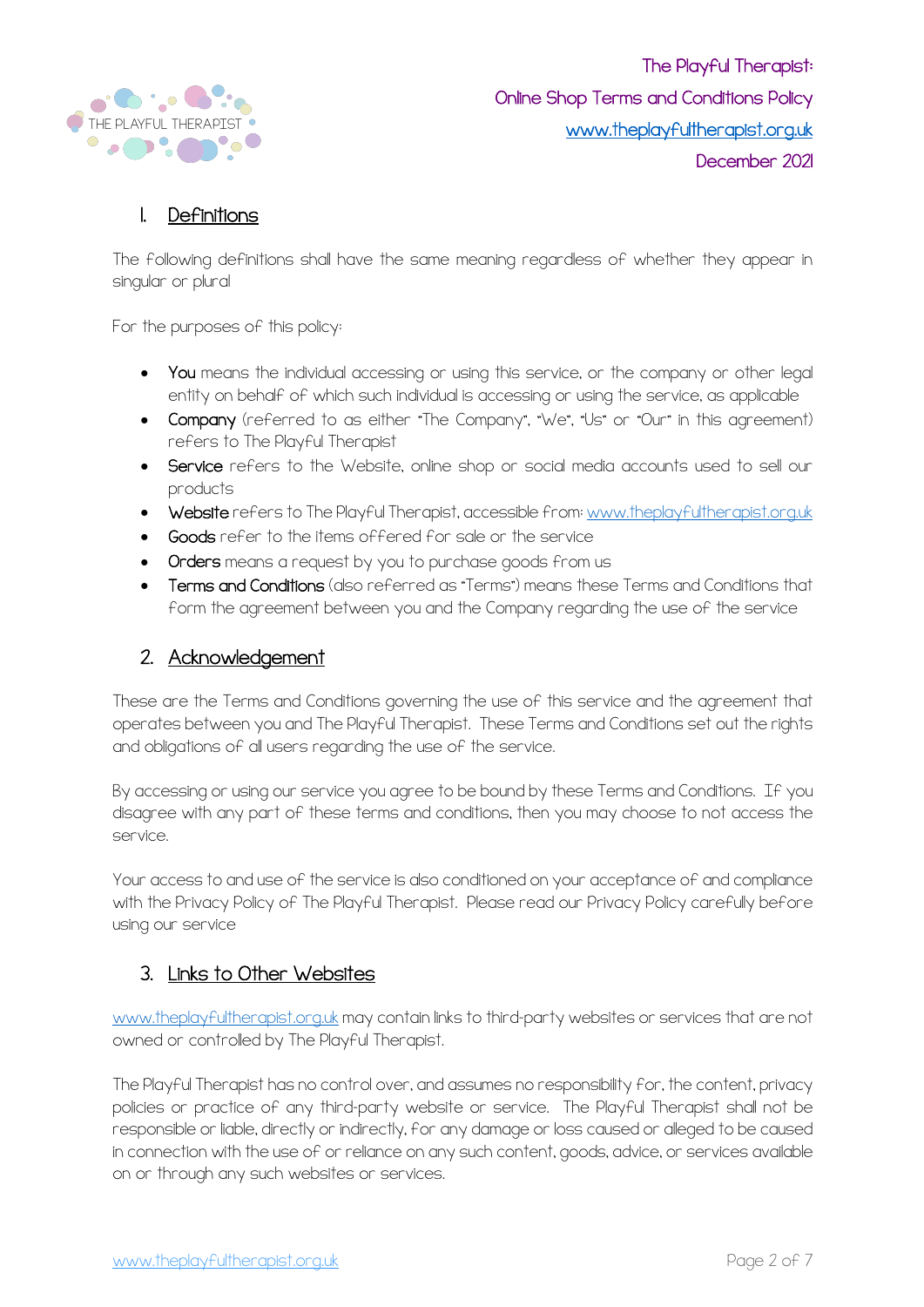

We strongly advise you to read the terms and conditions and privacy policies of any third-party web sites or services that you visit.

#### 4. Delivery Policy

Usually, an order will be dispatched between 1 – 3 weeks after receipt of payment.

Due to the handmade nature of many of the resources, expected dispatch time frames will be advertised on The Playful Therapist website. You will be informed of expected delivery times once payment has been made.

## 5. Custom Charges and Fees

The Playful Therapist is not responsible for any custom charges or fees incurred through shipping oversees. That is the sole responsibility of the customer

## 6. Cancellation Rights

You are entitled to cancel your order within 3 days without giving any reason for doing so, provided that the order has not been dispatched.

In order to exercise your right of cancellation, please inform us of your decision in writing by email to: natalie@theplayfultherapist.org.uk

If your goods have been dispatched, we will be unable to cancel the order.

If your order is eligible for cancellation, we will reimburse you no later than 14 days from the day on which we received your notice of cancellation. We will use the same means of payment as you used for the order, and you will not incur any fees for such reimbursement

## 7. Return Policy

Our policy lasts IH days. If IH days have gone by since your purchase, unfortunately we can't offer you a refund or exchange.

In order for the Goods to be eligible for a return, please make sure that:

- The goods were purchased in the last I4 days
- The goods are returned in the original packaging
- The goods are unused and undamaged
- The goods include all accessories and components
- If any goods were purchased as part of a promotional deal (for example, buy one get one free), all goods and items as part of the promotion are returned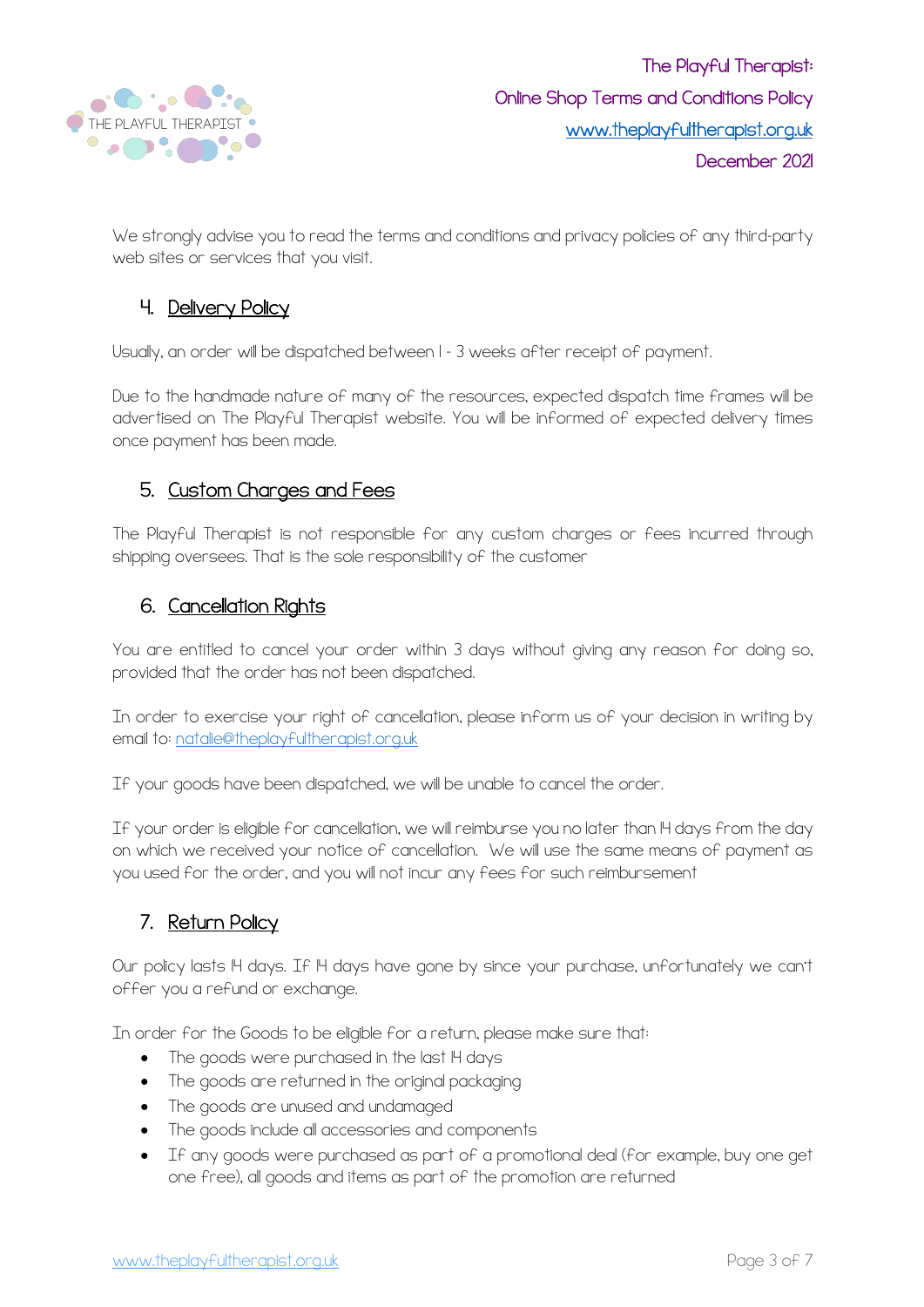

The following goods cannot be returned:

- The supply of goods made to your specifications (including colour choice) or are personalised
- Good that have been made to order
- The supply of goods which according to their nature are not suitable to be returned, those which deteriorate rapidly, are perishable or are intimate items (no refund due to health/hygiene reasons)
- Good purchased as part of a digital download or online course/workshop
- Goods that have been sold as 'imperfect' or discounted due to flaws. These items are sold as seen

We reserve the right to refuse returns of any merchandise that does not meet the above return conditions

Once your return is received and inspected, we will send you an email to notify you that we have received your returned item. We will also notify you of the amount that will be refunded to you.

If your order is eligible for a refund, we will reimburse you no later than 14 days from the day on which we received your notice of cancellation. Refunds will be issued based in the purchase price less any postage costs. We will use the same means of payment as you used for the order.

#### 8. Returning Goods

You are responsible for the cost and risk of returning the goods to us. Shipping costs incurred are the responsibility of the customer and will not be refunded for items returned due to you changing your mind or if damaged goods are not returned within the specified timeframe. Once your return has been approved via email, we will send you the return address. Do not return the goods unless this has been approved.

We cannot be held responsible for goods damaged or lost in return shipment. Therefore, we recommend all items to be carefully packed and an insured and trackable mail service is used. We are unable to issue a refund without actual receipt of the goods.

A partial refund may be issued if the goods are not returned in their original condition to reflect any loss in value incurred during transit due to unsuitable packaging.

#### 9. Damaged Goods

If goods arrive to you damaged, defective or incomplete, please contact us through email: natalie@theplayfultherapist.org.uk within 3 days of receiving the goods so that we can assess the damage. Your email should include a photograph/video clearly showing the damage. It is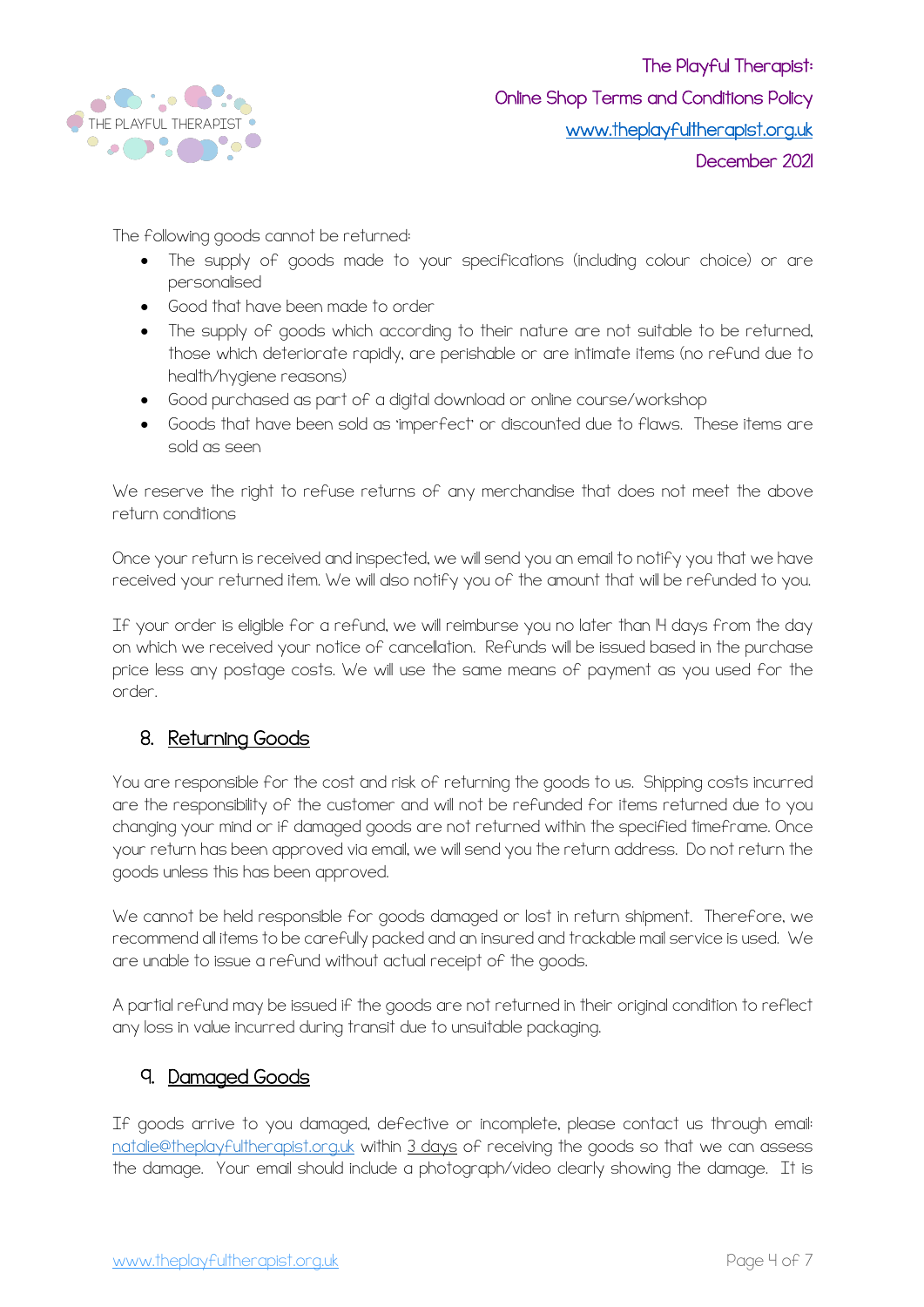

your responsibility to contact The Playful Therapist within 3 days of receiving damaged, defective, or incomplete items, failure to do so may result in your claim not being accepted.

If the item was sent out as defective (not including items sold as "imperfect") and at the fault of The Playful Therapist, we will issue you a gift card voucher for the amount paid or send you a replacement item. You will not be expected to send the item back.

If the item was damaged in transit due to the postal/courier service, we will make a claim with the courier service at the soonest possible date. If the courier accepts full responsibility for damaging the item, we will issue you a gift card voucher for the full amount (minus shipping costs) or send you a replacement item free of charge. You will not have to send the item back

If the courier service does not accept responsibility for the damage, we will ask for you to send the item back to us within 1 calendar month and will either: re-send you a replacement item, fix the damage and re-send the original item back to you or issue you a credit note for the amount paid (minus shipping costs).

Depending on the damaged, defective or incomplete order, we will either issue you a full or partial refund or send you a replacement item at no additional cost to you. We may ask you to return the damaged/defective item to us within IH days so that we can assess the goods for quality assurance and to identify how to stop it from happening again. If we do so, we will reimburse all postage costs, in the form of a gift card voucher once the goods have been received and proof of postage costs have been sent. You would be responsible for suitably packaging the item up. Items not returned within 14 days will not be eligible for a refund.

## IO. Items lost in the post

If the item was lost in transit due to the postal/courier service, we will make a claim with the courier service at the soonest possible date. If the courier accepts full responsibility for losing the item, we will issue you a gift card voucher for the full amount (minus shipping costs) or send you a replacement item free of charge. You will not have to send the item back

If the courier service does not accept responsibility for items lost in the post, we are unable to take responsibility for these items. As a goodwill gesture, will issue you a gift card voucher for 50% of the total amount of the original order (minus shipping cost)

#### **II.** Complaints

If you have any concern or dispute about goods or services, please contact natalie@theplayfultherapist.org.uk and we will do our best to resolve the dispute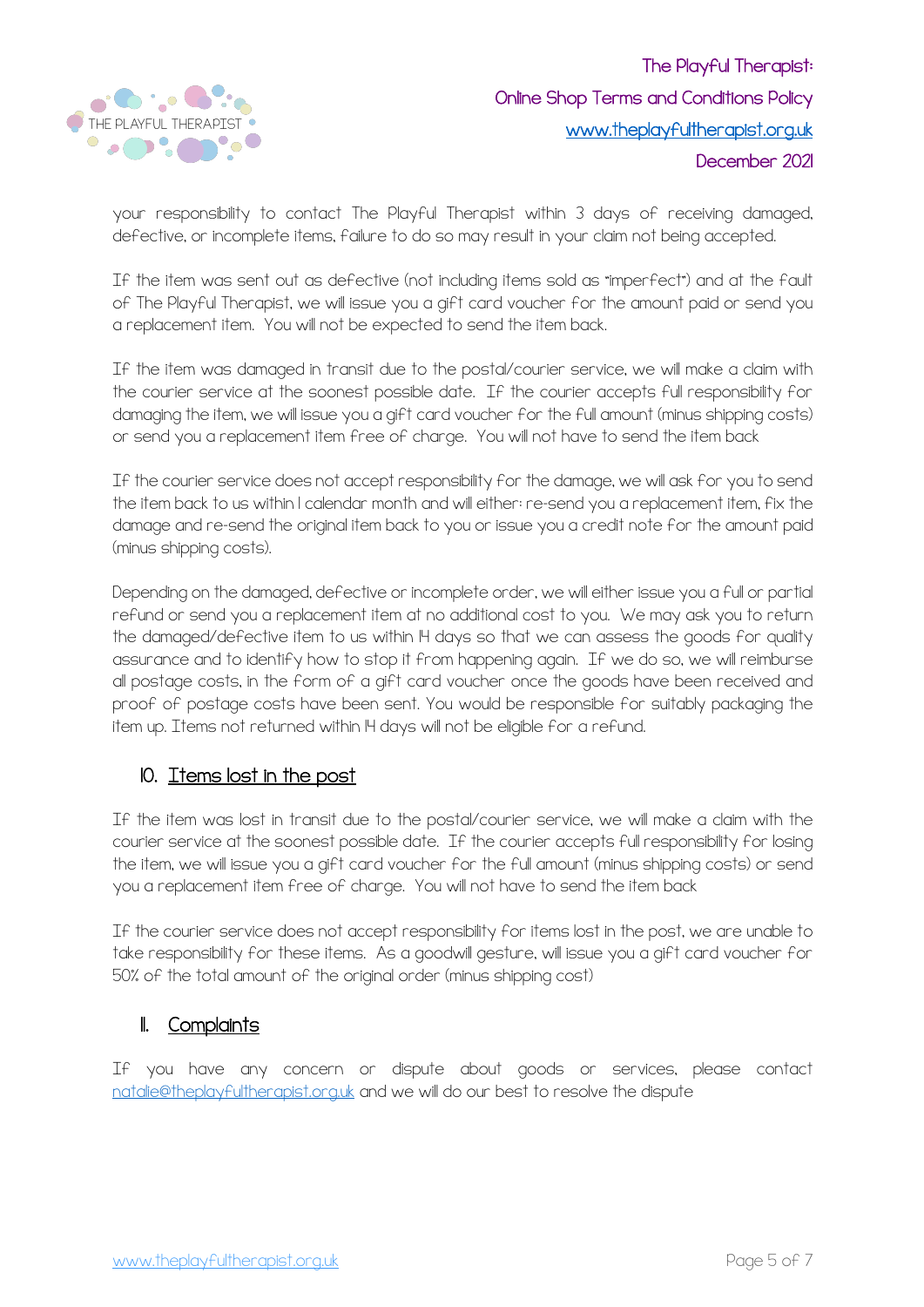

## 12. Views Expressed Disclaimer

Comments published by users on The Playful Therapists website, social media platforms, internet search engines or other online forums are their sole responsibility and the users will take full responsibility, liability and blame for any libel or litigation that results from something written in or as a direct result of something written in a comment. The Playful Therapist is not liable for any comments published by users and reserves the right to delete any comment for any reason whatsoever.

#### 13. <u>"Use at your own risk" Disclaimer</u>

All information in the Service is provided "as it". With no guarantee of completeness, accuracy, timeliness or of the results obtained from the use of this information. The Playful Therapist will not be liable to you or anyone else for any decision made or action taken in reliance on the information given by the Service or for any consequential, special or similar damages, even if advised of the possibility of such damages.

All materials sold in The Playful Therapy online sand symbol shop are purchased at your own risk. They are therapeutic tools, not toys and should be treated as such. Many of the items are a choking hazard and should be used under the supervision of an adult. Goods and items should not be consumed as they may be harmful to children, young people, adults and animals if ingested. The Playful Therapist is not liable for negative or damaging results that may be obtained by proper or improper use of this product on any person.

## H. Email Marketing

By purchasing an item through this online shop and agreeing to the terms and conditions, you are giving permission for The Playful Therapist to add you to the email marketing list. All emails sent will be in connection with the products and services of The Playful Therapist and your email address or personal details will not be passed onto any third party. You can opt out of these email communications at any time

#### 15. Changes to these Terms and Conditions

These Terms and Conditions will be reviewed annual (see date at the end of this document), but we reserve the right at our sole discretion to modify or replace these Terms at any time as needed. Changes and clarifications will take effect immediately upon their posting on the website. By continuing to access our service after those revisions become effective you agree to be bound by the revised terms.